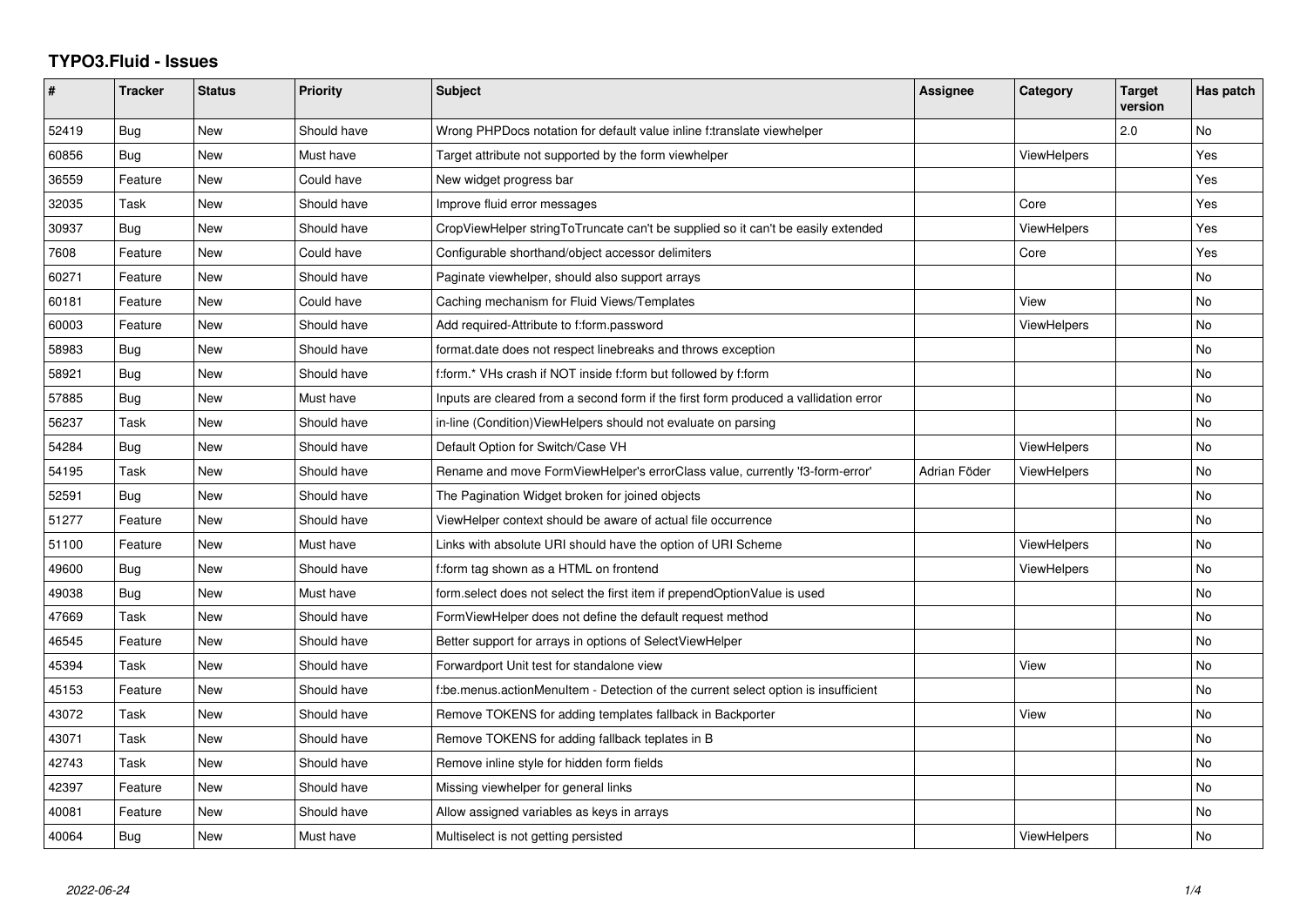| ∦     | <b>Tracker</b> | <b>Status</b> | <b>Priority</b>      | <b>Subject</b>                                                                                              | <b>Assignee</b>        | Category    | <b>Target</b><br>version | Has patch |
|-------|----------------|---------------|----------------------|-------------------------------------------------------------------------------------------------------------|------------------------|-------------|--------------------------|-----------|
| 39990 | Bug            | New           | Should have          | Same form twice in one template: hidden fields for empty values are only rendered<br>once                   |                        | Core        |                          | No        |
| 39936 | Feature        | New           | Should have          | registerTagAttribute should handle default values                                                           |                        | ViewHelpers |                          | No        |
| 38369 | Bug            | <b>New</b>    | Must have            | Resource ViewHelpers should not fall back to request package                                                |                        | View        |                          | <b>No</b> |
| 38130 | Feature        | New           | Should have          | Checkboxes and multiple select fields should have an assignable default value                               |                        |             |                          | No        |
| 37619 | Bug            | New           | Should have          | Fatal Error when using variable in name attribute of Section ViewHelper                                     |                        | ViewHelpers |                          | No.       |
| 37095 | Feature        | New           | Should have          | It should be possible to set a different template on a Fluid TemplateView inside an<br>action               | Christopher<br>Hlubek  |             |                          | No        |
| 36655 | <b>Bug</b>     | New           | Should have          | <b>Pagination Links</b>                                                                                     |                        | Widgets     |                          | No        |
| 36410 | Feature        | New           | Should have          | Allow templates to send arguments back to layout                                                            |                        | ViewHelpers |                          | No.       |
| 34309 | Task           | New           | Could have           | Unknown ViewHelpers cause exception - should be handled more graceful                                       |                        | ViewHelpers |                          | No        |
| 33551 | Bug            | New           | Must have            | View helper values break out of a partial scope                                                             | Sebastian<br>Kurfuerst | Core        |                          | No        |
| 33215 | Feature        | <b>New</b>    | Should have          | RFC: Dynamic values in ObjectAccess paths                                                                   |                        |             |                          | No        |
| 31955 | Feature        | New           | Should have          | f:uri.widget                                                                                                |                        | Widgets     |                          | No        |
| 30555 | Feature        | New           | Could have           | Make TagBuilder more extensible                                                                             |                        | Core        |                          | No.       |
| 28554 | Bug            | <b>New</b>    | Should have          | (v4) implement feature flag to disable caching                                                              |                        |             |                          | No        |
| 28553 | Bug            | New           | Should have          | improve XHProf test setup                                                                                   |                        |             |                          | No.       |
| 28552 | <b>Bug</b>     | New           | Should have          | (v5) write ViewHelper test for compiled run; adjust functional test to do two passes<br>(uncached & cached) |                        |             |                          | No        |
| 28550 | Bug            | New           | Should have          | (v4) make widgets cacheable, i.e. not implement childnodeaccess interface                                   |                        |             |                          | No        |
| 28549 | Bug            | New           | Should have          | make widgets cacheable, i.e. not implement childnodeaccess interface                                        |                        |             |                          | No.       |
| 27607 | Bug            | New           | Must have            | Make Fluid comparisons work when first element is STRING, second is NULL.                                   |                        | Core        |                          | No        |
| 26664 | Task           | New           | Won't have this time | Clean up Form ViewHelpers                                                                                   |                        | ViewHelpers |                          | No        |
| 26658 | Task           | New           | Won't have this time | Make Form ViewHelpers consistent                                                                            |                        | ViewHelpers |                          | No        |
| 12863 | <b>Bug</b>     | New           | Should have          | Attributes of a viewhelper can't contain a '-'                                                              | Sebastian<br>Kurfuerst | Core        |                          | No        |
| 10911 | Task           | New           | Should have          | Tx_Fluid_ViewHelpers_Form_AbstractFormViewHelper->renderHiddenIdentityField<br>should be more reliable      |                        | ViewHelpers |                          | No        |
| 10472 | Feature        | New           | Could have           | Fluid Standalone distribution                                                                               |                        | Core        |                          | No        |
| 8648  | Bug            | New           | Should have          | format.crop ViewHelper should support all features of the crop stdWrap function                             |                        | ViewHelpers |                          | No        |
| 3725  | Feature        | New           | Could have           | CSS Engine                                                                                                  | Christian Müller       | ViewHelpers |                          | No        |
| 3481  | <b>Bug</b>     | New           | Should have          | Use ViewHelperVariableContainer in PostParseFacet                                                           |                        | Core        |                          | No        |
| 48355 | Feature        | New           | Could have           | Assign output of viewhelper to template variable for further processing.                                    |                        |             |                          |           |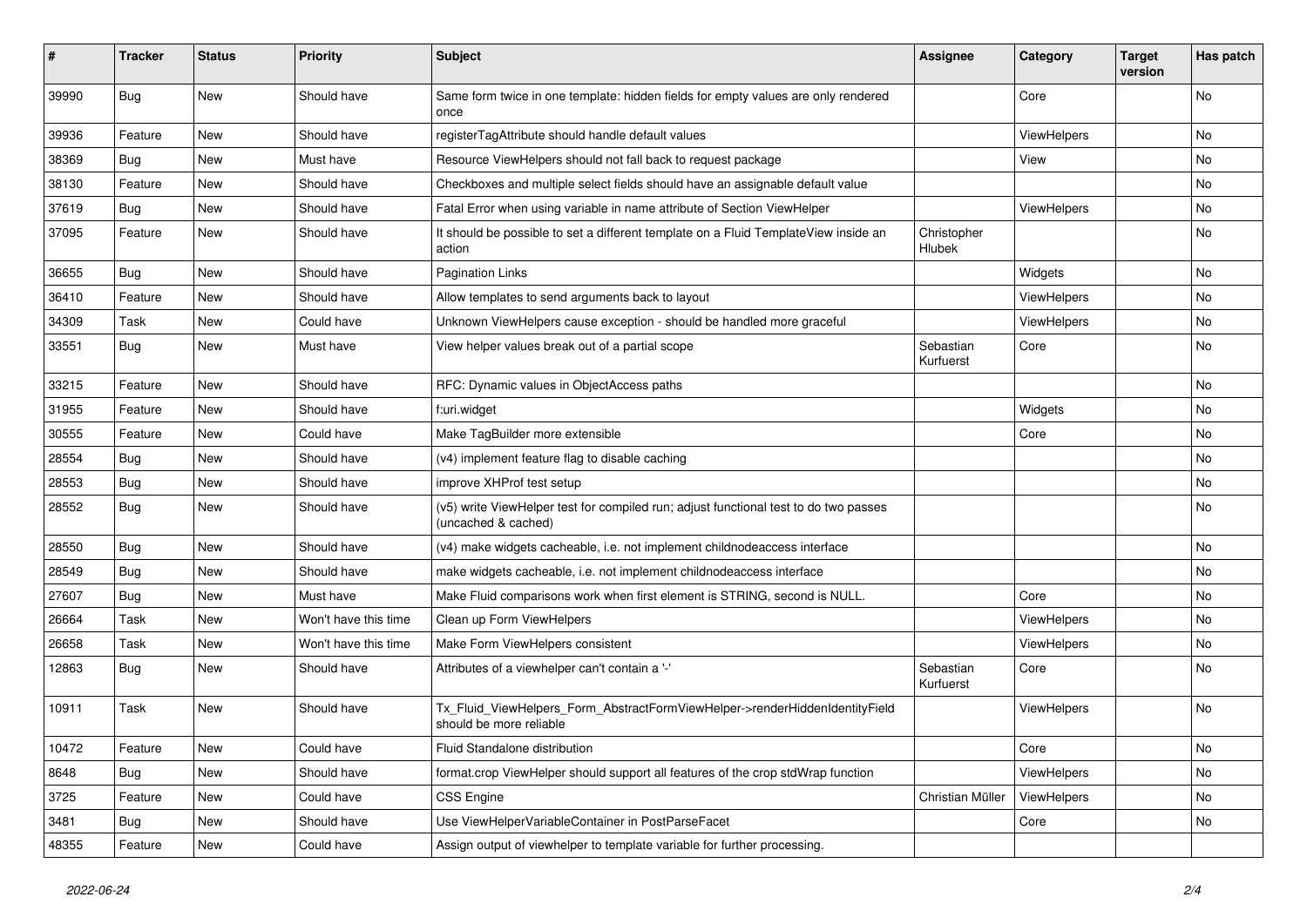| ∦     | <b>Tracker</b> | <b>Status</b>            | <b>Priority</b> | Subject                                                                               | Assignee                    | Category    | <b>Target</b><br>version | Has patch |
|-------|----------------|--------------------------|-----------------|---------------------------------------------------------------------------------------|-----------------------------|-------------|--------------------------|-----------|
| 13045 | Bug            | <b>New</b>               | Should have     | Entity decode of strings are different between if-conditions and output of variable   |                             |             |                          |           |
| 9950  | Task           | <b>New</b>               | Should have     | Binding to nested arrays impossible for form-elements                                 |                             | ViewHelpers |                          |           |
| 9514  | Feature        | New                      | Should have     | Support explicit Array Arguments for ViewHelpers                                      |                             |             |                          |           |
| 4704  | Feature        | New                      | Should have     | Improve parsing exception messages                                                    |                             | Core        |                          |           |
| 1907  | Feature        | New                      | Could have      | Default values for view helpers based on context                                      |                             | Core        |                          |           |
| 45384 | <b>Bug</b>     | <b>New</b>               | Must have       | Persisted entity object in widget-configuration cannot be deserialized (after reload) |                             | Widgets     | 2.0.1                    | No        |
| 62346 | Feature        | <b>New</b>               | Could have      | f:comment should have high precende                                                   |                             | Core        | 3.x                      | No.       |
| 28551 | <b>Bug</b>     | Accepted                 | Should have     | (v4) backport VHTest                                                                  | Sebastian<br>Kurfuerst      |             |                          | No        |
| 5933  | Feature        | Accepted                 | Should have     | Optional section rendering                                                            | Sebastian<br>Kurfuerst      | ViewHelpers |                          | No.       |
| 9005  | Feature        | Accepted                 | Could have      | Fluid Template Analyzer (FTA)                                                         | Sebastian<br>Kurfuerst      |             |                          |           |
| 36662 | <b>Bug</b>     | <b>Needs</b><br>Feedback | Should have     | Checked state isn't always correct when property is collection                        | Kevin Ulrich<br>Moschallski | ViewHelpers | 1.1.1                    | No.       |
| 58862 | Bug            | Needs<br>Feedback        | Should have     | FormViewHelper doesn't accept NULL as value for \$arguments                           | <b>Bastian</b><br>Waidelich | ViewHelpers |                          | Yes       |
| 46091 | Task           | Needs<br>Feedback        | Should have     | Show source file name and position on exceptions during parsing                       |                             |             |                          | No        |
| 33628 | <b>Bug</b>     | <b>Needs</b><br>Feedback | Must have       | Multicheckboxes (multiselect) for Collections don't work                              | Christian Müller            | ViewHelpers |                          | No        |
| 33394 | Feature        | Needs<br>Feedback        | Should have     | Logical expression parser for BooleanNode                                             | <b>Tobias Liebig</b>        | Core        |                          | No        |
| 8989  | Feature        | Needs<br>Feedback        | Could have      | Search path for fluid template files                                                  |                             | View        |                          | No        |
| 8491  | Task           | Needs<br>Feedback        | Should have     | link.action and uri.action differ in absolute argument                                | Karsten<br>Dambekalns       | ViewHelpers |                          | No        |
| 3291  | Feature        | <b>Needs</b><br>Feedback | Should have     | Cacheable viewhelpers                                                                 |                             |             |                          | No        |
| 45345 | Feature        | Needs<br>Feedback        | Should have     | Easy to use comments for fluid that won't show in output                              |                             |             |                          |           |
| 46289 | <b>Bug</b>     | Needs<br>Feedback        | Should have     | Enable Escaping Interceptor in XML request format                                     |                             | View        | 2.0.1                    | No        |
| 40998 | <b>Bug</b>     | <b>Under Review</b>      | Should have     | Missing parent request namespaces in form field name prefix                           | Sebastian<br>Kurfuerst      | ViewHelpers | 1.1.1                    | No        |
| 51239 | <b>Bug</b>     | <b>Under Review</b>      | Must have       | AbstractViewHelper use incorrect method signature for "\$this->systemLogger->log()"   | Adrian Föder                | Core        |                          | Yes       |
| 65424 | <b>Bug</b>     | <b>Under Review</b>      | Should have     | SelectViewHelper must respect option(Value Label)Field for arrays                     |                             | ViewHelpers |                          | No        |